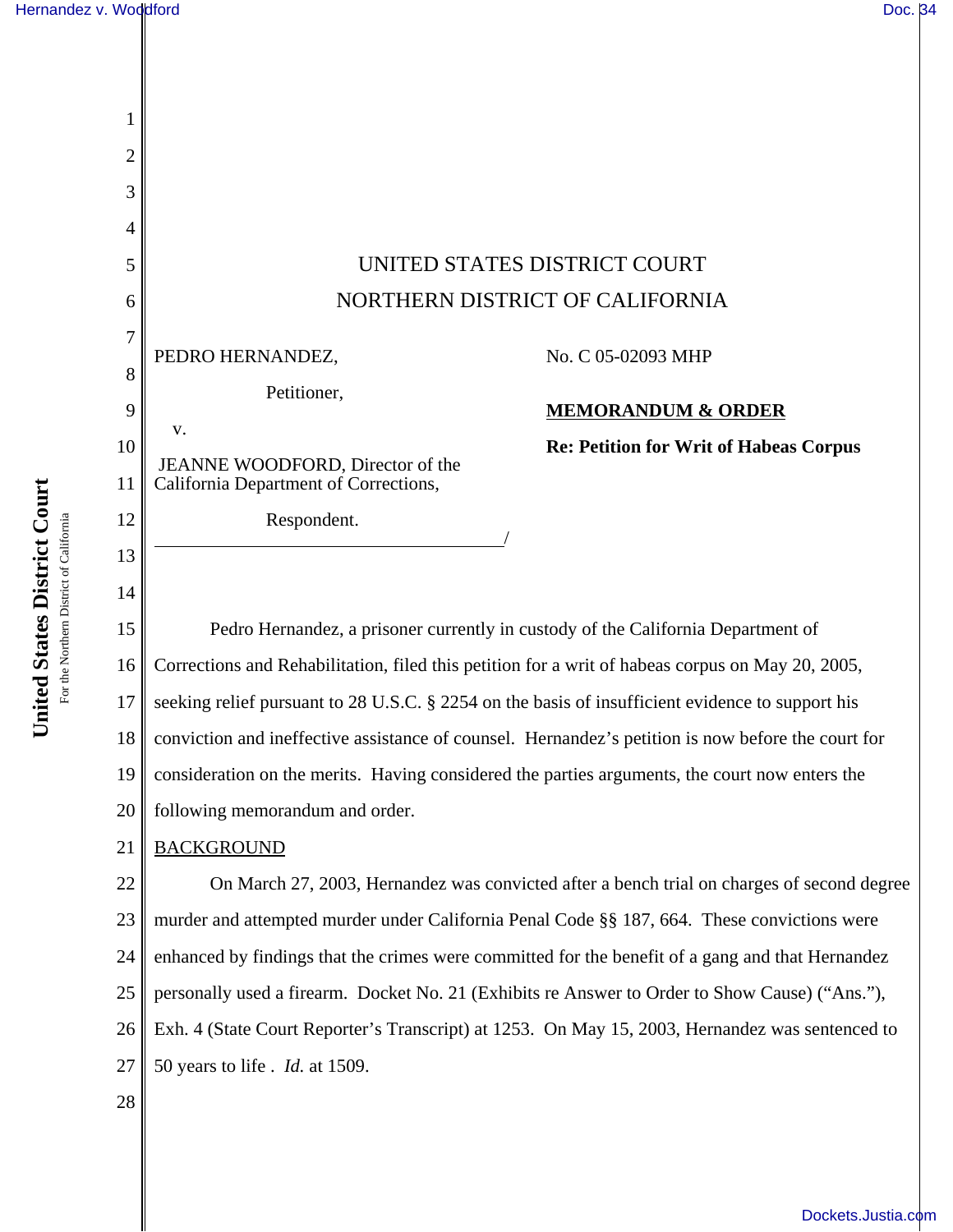1 2 3 4 5 6 7 8 9 10 11 12 13 14 At trial, Hernandez raised the affirmative defenses of self-defense and, in the alternative, imperfect self-defense. Hernandez argued that he had a sincere, if not reasonable, belief that the victim was about to attack based on factual allegations including, but not limited to, (1) that the victim, a member of the Sureno gang, and Hernandez, a member of the Norteno gang, exchanged their rivaling gang's verbal and hand signals, (2) that the victim had made a motion as if reaching for something under the car seat, and (3) that the victim had opened the car door. *Id.* at 1254. The judge, acting as the trier of fact, did not make any findings as to the first point, the exchange of hand signals, but found that the evidence supported neither the second nor third alleged fact in the narrative. *Id.* at 1254-55. The judge found that the driver of the car attempted to flee after the first shot was fired. *Id.* at 1255. The judge's other findings relevant to the assertion of self-defense were that Hernandez was armed in anticipation of "any possible confrontation," that Hernandez had significant consciousness of guilt, and that Hernandez's complete denial of involvement in the murders when first contacted by police undermined Hernandez's credibility. *Id.* Citing CALJIC 8, *et seq*, 5.50-5.56, the judge rejected the theory of self-defense. *Id.* at 1254.

15 16 17 18 19 On March 26, 2004, the California Court of Appeal determined that the trial court had erred by imposing the gang enhancement, but affirmed the convictions for second degree murder and attempted murder, as well as the firearm enhancement. *People v. Hernandez*, No. H026017, 2004 WL 632943 at \*2-3 (Cal. Ct. App. Mar. 26, 2004) (unpublished opinion). On remand for sentencing, Hernandez's 50-year term was reduced to 40 years. *Id.*

20 21 22 23 24 25 26 27 Hernandez filed the first petition for a writ of habeas corpus with the Monterey County Superior Court, challenging his conviction on the basis of insufficiency of evidence and ineffective assistance of counsel. Ans., Exh. 9 (Denial of Petition for Writ of Habeas Corpus, HC 05059, Monterey County Superior Court, July 6, 2005) at 1. The Monterey County Superior Court rejected the petition on July 6, 2005. *Id.* at 4. The court held that the insufficiency of evidence claim was procedurally barred due to Hernandez's failure to raise it on direct appeal. *Id.* The claim of ineffective assistance of counsel was based on the trial counsel's decision not to frame self-defense in terms of the antecedent assault rule, which allows a defendant who has been assaulted by the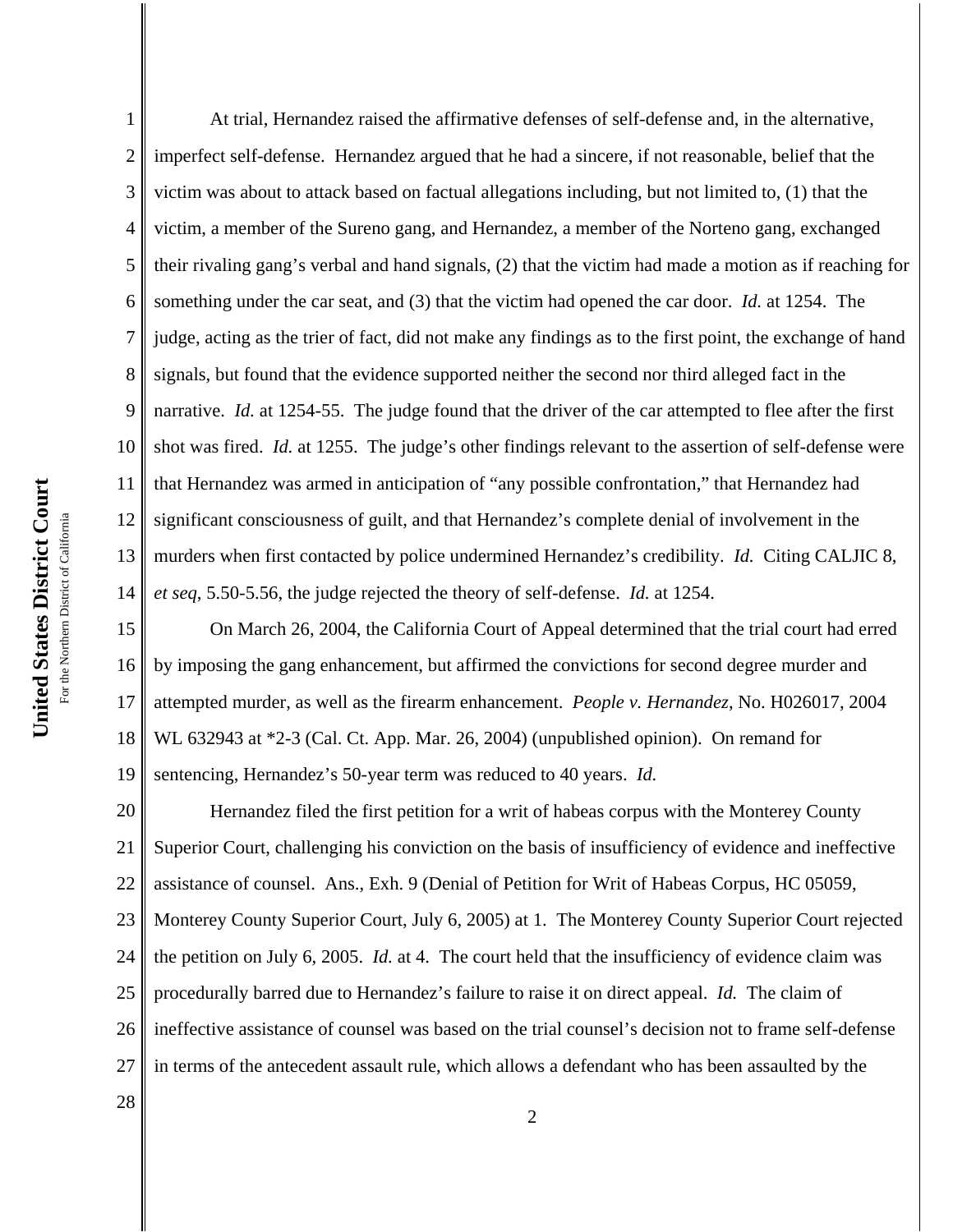15

1 2 3 4 5 6 7 8 9 10 victim in the past to take harsher and quicker measures in self-defense, or to present evidence that Hernandez suffered from "traumatized child syndrome." *Id.* at 2. With respect to the claim of ineffective assistance of counsel based on the antecedent assault doctrine, the court held that the trial counsel's performance had fallen within professional norms and that the defendant had suffered no prejudice. *Id.* at 4. The court mentioned the claim based on "traumatized child syndrome" but did not analyze it independently of the claim based on antecedent assault before rejecting the petition. The subsequent petition was denied without comment by the California Court of Appeal on December 7, 2005. Ans., Exh. 11 (Denial of Petition for Writ of Habeas Corpus, No. H029496) at 1. The California Supreme Court denied the petition without comment on November 20, 2006. Ans., Exh. 13 (Denial of Petition for Writ of Habeas Corpus, No. S142543) at 1.

11 12 13 14 On May 20, 2005, Hernandez filed his petition for a writ of habeas corpus with this court. Docket No. 1 (Pet.) at 1. On June 18, 2008, the court issued an order to show cause, Docket No. 15 (Order to Show Cause) at 1, and the response was filed on March 24, 2010, Docket No. 20. On August 23, 2010, Hernandez filed the traverse. Docket No. 32 (Traverse) at 1.

### 16 LEGAL STANDARD

17 18 19 20 21 22 23 24 25 26 The court analyzes state habeas corpus claims under the Antiterrorism and Effective Death Penalty Act of 1996 ("AEDPA"). 28 U.S.C. § 2254. Under AEDPA, the court may entertain a petition for writ of habeas corpus "on behalf of a person in custody pursuant to the judgment of a state court only on the ground that he is in custody in violation of the Constitution or laws or treaties of the United States." 28 U.S.C. § 2254(a). The petition may not be granted with respect to any claim that was adjudicated on the merits in state court unless the state court's adjudication of the claim resulted in a decision that was: 1) "contrary to, or involved an unreasonable application of, clearly established Federal law, as determined by the Supreme Court of the United States;" or 2) "based on an unreasonable determination of the facts in light of the evidence presented in the State court proceeding." 28 U.S.C. § 2254(d).

- 27
- 28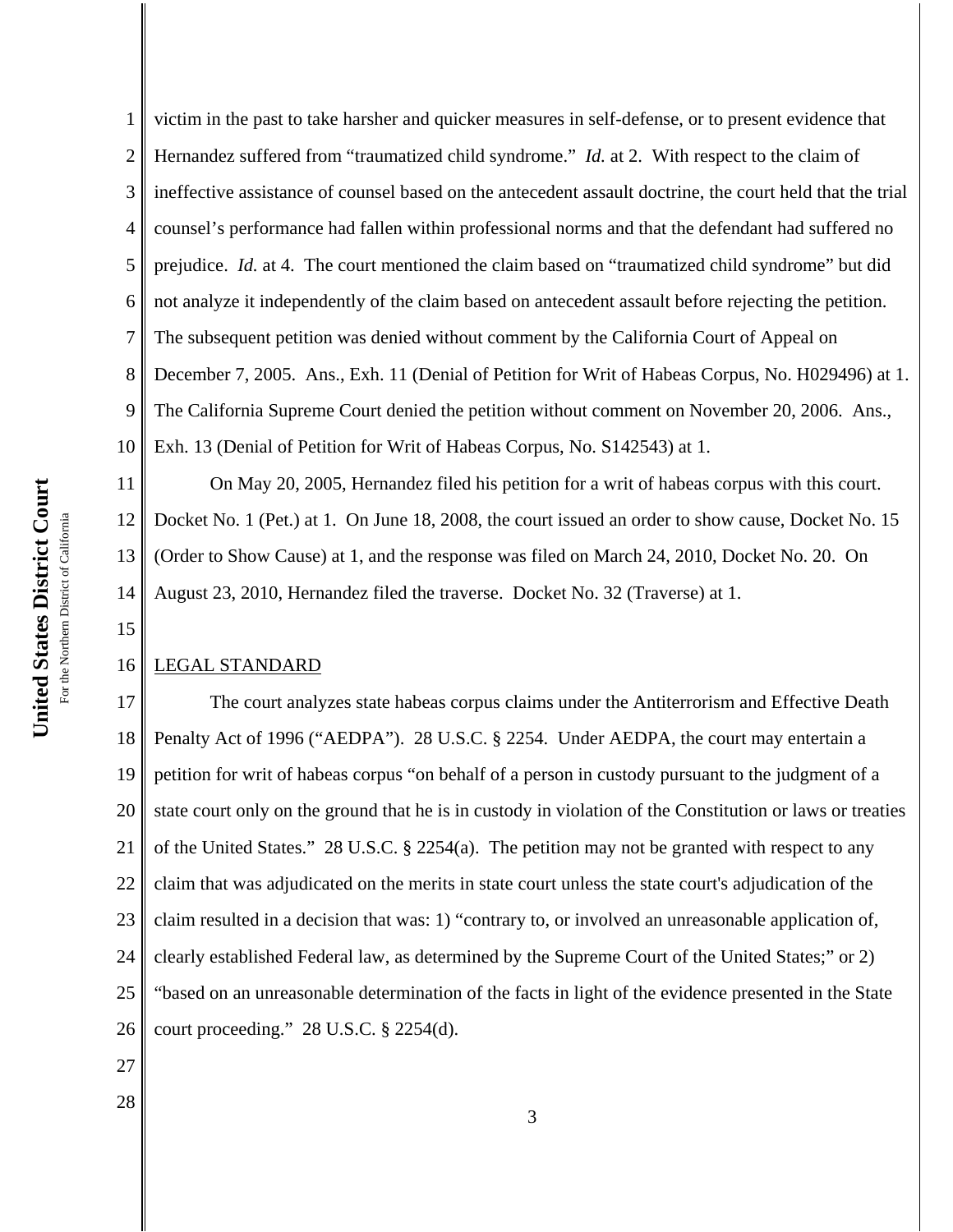### 1 **DISCUSSION**

7

2 3 4 5 6 The petition for a writ of habeas corpus raises two distinct issues. First, the petition asserts that there is insufficient evidence to support the trial court's rejection of Hernandez's self-defense theories. Second, the petition alleges ineffective assistance of counsel based on the failure to raise legal arguments on the antecedent assault rule and to frame the case in terms of "traumatized child syndrome."

I. Insufficiency of the Evidence

8 9 10 11 12 13 14 15 16 California state law requires that claims of insufficiency of evidence be brought only on direct appeal. *In re Lindley*, 29 Cal. 2d 709, 723 (1945). Where a state court's decision rests on an independent and adequate state law basis, federal courts may not provide a remedy in habeas corpus. *Coleman v. Thompson*, 501 U.S. 722, 750 (1991). California law's prohibition against raising insufficiency of evidence claims in habeas serves as an independent and adequate basis for a decision. *Carter v. Giurbino*, 385 F.3d 1194, 1198 (9th Cir. 2004) (holding that the procedural bar is independent because it "is not intertwined with federal substantive or procedural law" and adequate because the rule is "'firmly established and regularly followed' by the state court at the time of the petitioner's procedural default").

17 18 19 20 21 22 23 24 25 26 27 Hernandez attempts to circumvent the decision in *Carter*—binding upon this court—that the *Lindley* bar is an independent and adequate state law basis by pointing to a purported exception to the *Lindley* rule mentioned by the California Supreme Court in *In re Giannini*, 69 Cal. 2d 563 (1969). *See* Traverse at 21-23. In *Giannini*, the court observed in a footnote that "[a]lthough numerous cases have held that sufficiency of the evidence to support a conviction is not a proper issue on habeas corpus . . . the United States Supreme Court has declared that conviction of a crime without any evidence in the record to support the accused's guilt constitutes a denial of due process." *Id*. at 577 n.11. The court concluded that habeas relief was available because petitioners were convicted without evidence of "a crucial element in the proof of guilt," in violation of due process. *Id*. Even were *Giannini* a sufficient basis for side-stepping *Carter*, the court would deny the relief Hernandez requests.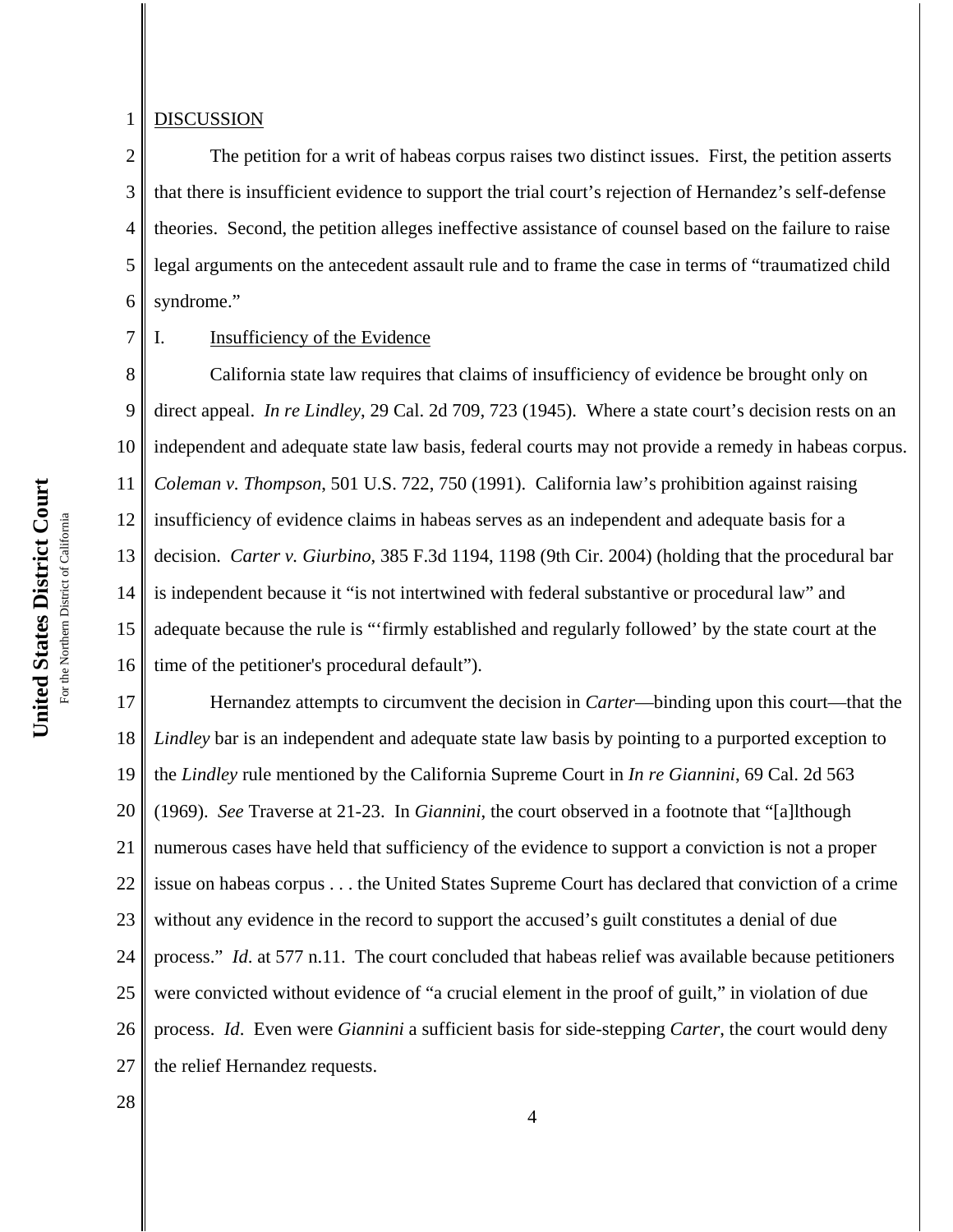1 2 3 4 5 6 7 8 9 10 11 12 13 14 15 16 17 18 19 Insufficiency of evidence is cognizable in habeas under the Due Process Clause, regardless of state law, whenever an entire essential *element* of a crime is unsupported by evidence. *See e.g.*, *Garner v. Louisiana*, 368 U.S. 157, 173-74 (1961) (overturning conviction due to absence of evidence of disturbance of the peace other than defendant's conduct of taking a seat at a whites only lunch counter); *Thompson v. City of Louisville*, 362 U.S. 199, 204 (1960) (overturning convictions due to lack of any evidence to support "offensive conduct," an element of disturbing the peace, or any evidence to support the "sleep, lie, loaf, or trespass" element of loitering, of which the defendant was paradoxically also convicted). Hernandez does not point to any element of second-degree or attempted murder which the state was unable to support. Instead, Hernandez argues that the trial court was unable to adequately support the rejection of his affirmative defenses. At least one Court of Appeals, however, has explicitly held to the contrary, stating that due process is not implicated by mere disbelief of a defendant's proffered narrative or argument. *Caldwell v. Russell*, 181 F.3d 731, 740 (6th Cir. 1999) ("[T]he due process 'sufficient evidence' guarantee does not implicate affirmative defenses because proof supportive of an affirmative defense cannot detract from proof beyond a reasonable doubt that the accused had committed the requisite elements of the crime.") *superceded on other grounds by* 28 U.S.C. § 2254. *Caldwell* has been cited with approval by the Ninth Circuit, albeit in an unpublished disposition. *See Byers v. Mahoney*, 203 F.3d 830, at \*2 (9th Cir. 1999) (unpublished). Regardless, the trial court provided multiple reasons, supported by the record, for rejecting the proffered affirmative defenses. *See* Exh. 4 at 1253-55.

20 21 22 23 The decision of the Monterey County Superior Court refusing to hear the claims of insufficiency of the evidence in a habeas petition rests on independent and adequate state law grounds. The state court's findings of fact against the defendant do not give rise to a fundamental miscarriage of justice.

#### 24 II. Ineffective Assistance of Counsel

28

25 26 27 Claims of ineffective assistance of counsel are examined under the standard set forth in *Strickland v. Washington*, 466 U.S. 668, 687 (1984). In order to prevail on an ineffectiveness of counsel claim, Hernandez must meet the requirements of both prongs of the *Strickland* test.

United States District Court **United States District Court** For the Northern District of California For the Northern District of California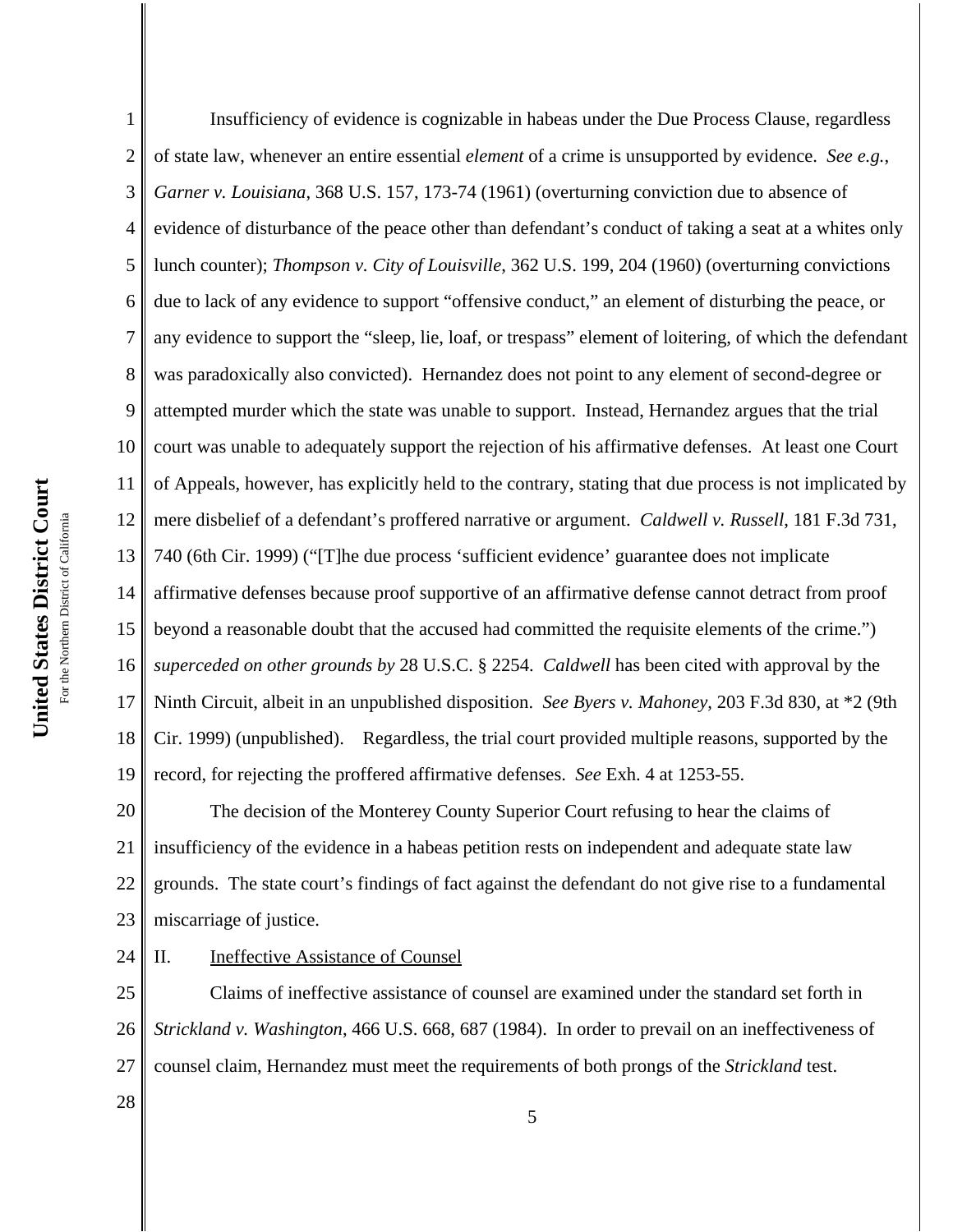2 3 4 5 6 7 8 9 10 11 12 13 14 15 of reasonableness" under prevailing professional norms. *Id.* at 687-88. The relevant inquiry is not what defense counsel could have done, but rather whether the choices made by defense counsel were reasonable in light of what was known at the time. *Babbitt v. Calderon*, 151 F.3d 1170, 1173 (9th Cir. 1998). Judicial scrutiny of counsel's performance must be highly deferential, and a court must indulge a strong presumption that counsel's conduct falls within the wide range of reasonable professional assistance. *Strickland*, 466 U.S. at 689. Secondly, a petitioner must establish that he was prejudiced by counsel's deficient performance, by showing that "there is a reasonable probability that, but for counsel's unprofessional errors, the result of the proceeding would have been different." *Id.* at 694. Review is "doubly deferential," because the initial state habeas review under *Strickland* defers to any reasonable decisions made by the attorney and then federal habeas review defers again to any reasonable determinations by the state court regarding the attorney's conduct. *Yarborough v. Gentry*, 540 U.S. 1, 6 (2003) (per curiam). Hernandez asserts that the Monterey County Superior Court unreasonably applied *Strickland*

16 17 18 in rejecting his claim of ineffective assistance of counsel. Hernandez states that his trial counsel ought to have presented argument emphasizing the antecedent assault doctrine of self defense and "traumatized child syndrome" as a part of his defense. Hernandez's argument attacks the reasonableness of the Monterey County Superior Court's decision on both of the *Strickland* prongs.

First, Hernandez must establish that his trial counsel's performance fell below an "objective standard

19

28

1

# a. Antecedent Assault

20 21 22 23 24 25 26 27 Hernandez asserts that counsel fell below established professional norms by failing to raise the antecedent assault theory in closing argument. California's antecedent assault rule is found in CALJIC 5.50.1, which instructs a jury to consider allowing the defendant more leeway in taking quicker and harsher defensive measures if the jury finds that "on a prior occasion the alleged victim threatened or assaulted or participated in an assault or threat of physical harm upon the defendant." A defendant is entitled to this instruction even when the threats are by a third party, as long as the jury could find those threats were attributable to the victim as well. *See e.g., People v. Minifie*, 12 Cal. 4th 1055, 1067 (1996) (addressing the issues of admissibility of evidence of antecedent assaults

United States District Court **United States District Court** For the Northern District of California For the Northern District of California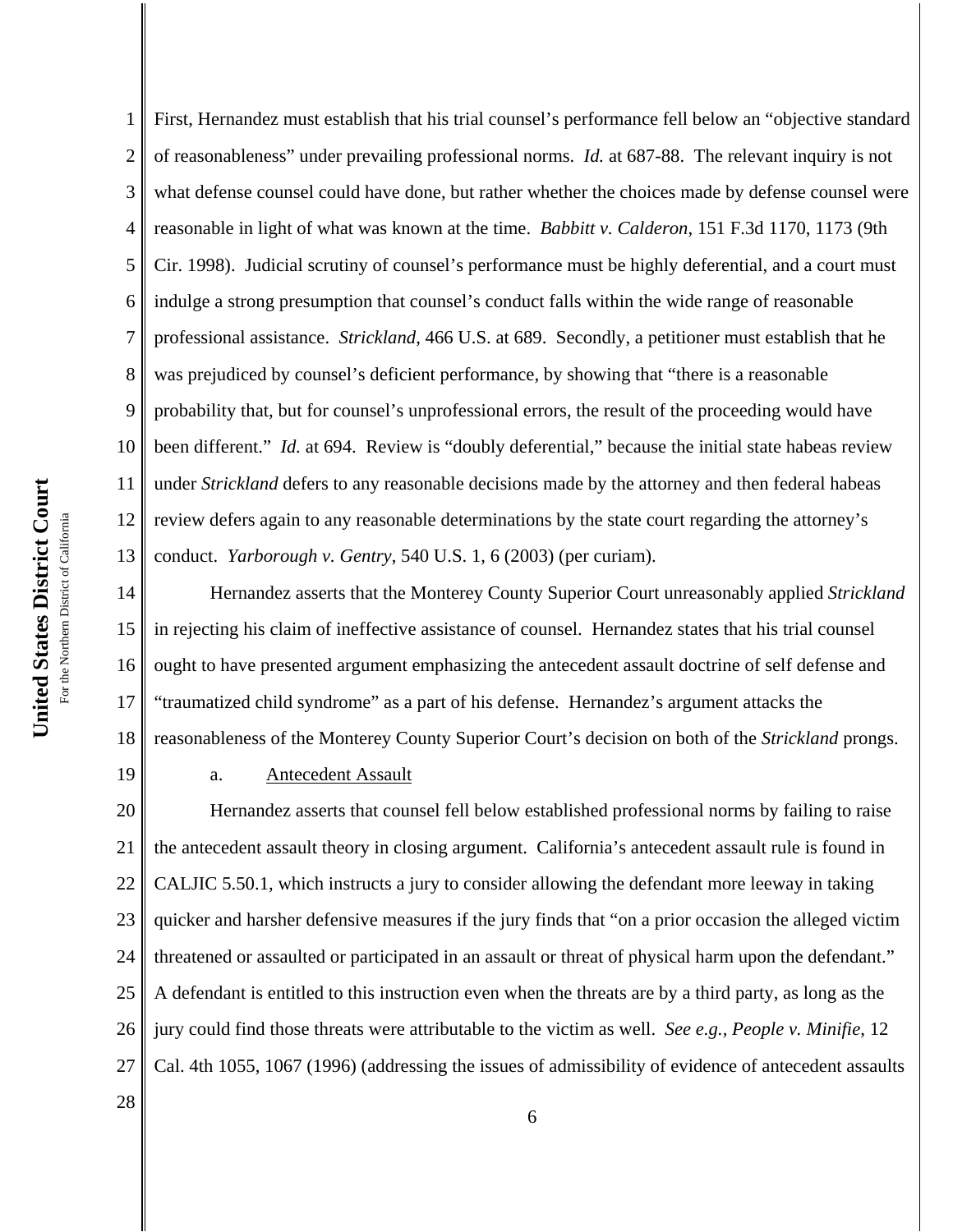1 2 3 4 and applicability of the doctrine in a case where the victim's associates had killed a defendant's friend and told defendant he would be "next"). Hernandez argues that the antecedent assault rule should apply in this case because of the continuous violent conflict between the rival Norteno and Sureno gangs.

5 6 7 8 9 10 11 Hernandez points to no evidence, either in the extant record or through declarations submitted to this court, which suggests that Hernandez had been personally assaulted or threatened by the victims personally or by the Sureno gang generally. Hernandez relies exclusively on evidence that the neighborhood is a flashpoint in the wider war between the Sureno and Norteno street gangs. Hernandez points to no case in which the fact that the defendant and the victim were merely members in antagonistic street gangs, without any prior contact with one another directly or through intermediaries, served as a valid predicate for the jury to receive this instruction.<sup>1</sup>

12 13 14 15 16 17 18 19 20 21 22 23 24 The Monterey County Superior Court's held that trial counsel's performance was not deficient because "although trial counsel did not specifically refer to the 'antecedent assault' theory, he clearly argued that Hernandez's actions should be viewed through the eyes of someone growing up in a gang-infested neighborhood." Ans., Exh. 9 at 3. Hernandez's petition acknowledges that, during cross-examination testimony developed by his trial attorney, one of the police witnesses for the prosecution "adequately framed petitioner's state of mind" with respect to the apprehension of imminent violence during an exchange of gang signs. Pet. at 46-47. Although Hernandez's trial counsel could have focused his closing on the antecedent assault instruction, arguing that it should be applicable in cases of general gang enmity, *Strickland* does not require that he do so. The United States Supreme Court has noted that "deference to counsel's tactical decision in his closing presentation is particularly important because of the broad range of legitimate defense strategy at that stage." *Yarborough*, 540 U.S. at 5. In this case, as the Monterey County Superior Court correctly points out, trial counsel chose to pursue a viable alternative strategy.

25 26 27 This court finds no compelling flaw in the state court's determination that counsel exercised reasonable professional judgment by pursuing the "totality of circumstances" approach from CALJIC 5.50 rather than the more specific antecedent assault rule from CALJIC 5.50.1.

United States District Court **United States District Court** For the Northern District of California For the Northern District of California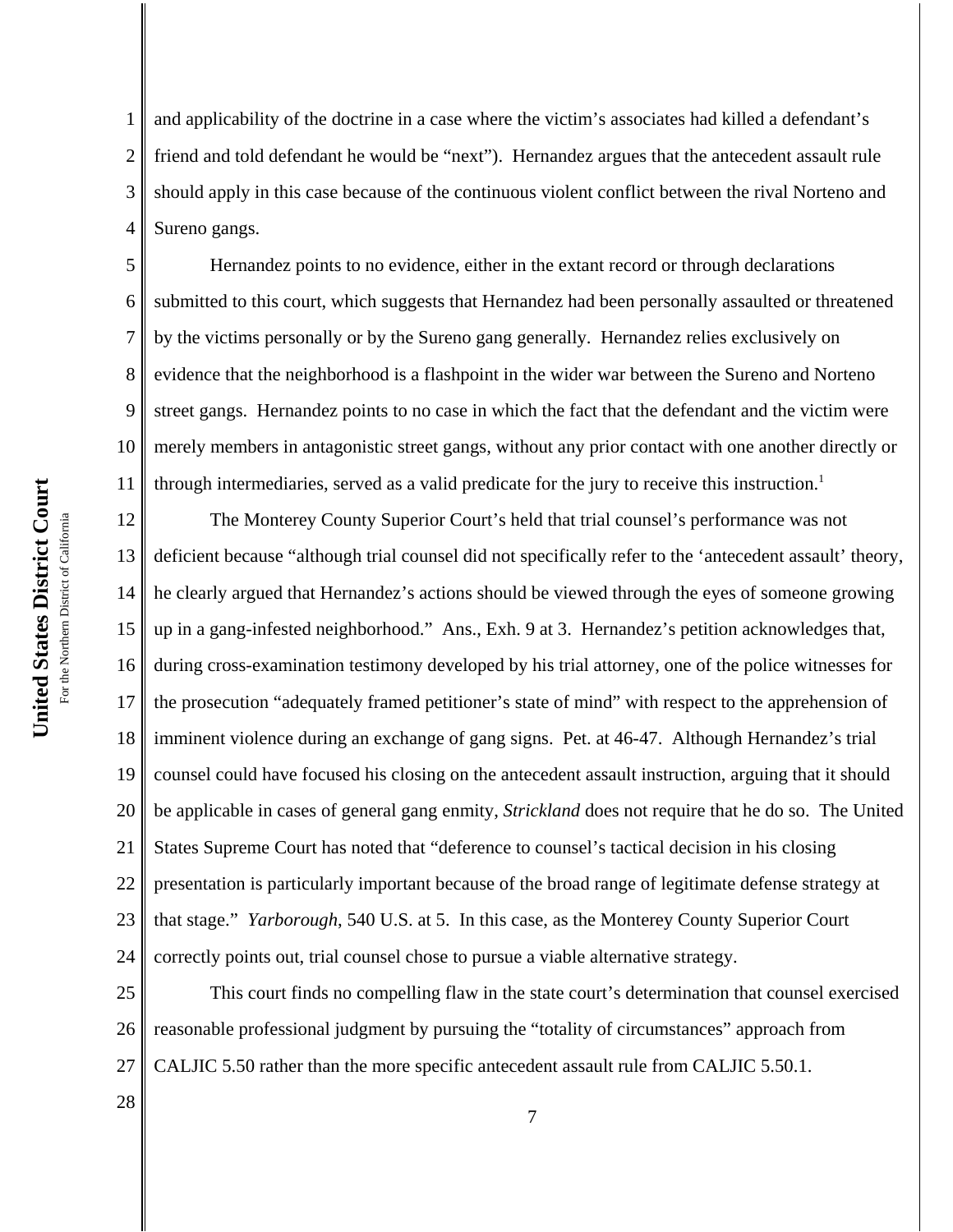2

1

# b. **"Traumatized Child Syndrome"**

3 4 Second, Hernandez alleges that counsel failed to investigate the possibility that he was afflicted with "traumatized child syndrome" by virtue of the long history of brutal gang violence on Kilbreth Street.

5 6 7 8 9 10 11 The Monterey County Superior Court took notice that Hernandez made the argument, but treated it only as part of the ineffective assistance of counsel claims based on self-defense generally. This court will treat the opinion by the Monterey County Superior Court as having given no reason for its denial of the writ with respect to the merits of the claim based on "traumatized child syndrome." Accordingly, this court will "perform an independent review of the record to ascertain whether the state court decision was objectively reasonable." *Reynoso v. Giurbino*, 462 F.3d 1099, 1109 (9th Cir. 2006).

12 13 14 15 Hernandez argues that his trial counsel should have introduced evidence that he suffered from "traumatized child syndrome." However, Hernandez has not introduced any evidence that he in fact suffered from "traumatized child syndrome." Without any evidence on the extant record or declarations by psychological experts, Hernandez's assertion is speculative and conclusory.

16 17 18 19 20 "Conclusory allegations which are not supported by a statement of specific facts do not warrant habeas relief." *James v. Borg*, 24 F.3d 20, 26 (9th Cir. 1994). In the absence of any evidence which would tend to cast trial counsel's omission as unreasonable, Hernandez can not satisfy the first prong of the *Strickland* test and is not entitled to habeas relief for this claim of ineffective assistance of counsel.<sup>2</sup>

Hernandez's petition for a writ of habeas corpus is DENIED.

21

### 22 **CONCLUSION**

Dated: May 18, 2011

IT IS SO ORDERED.

- 23 24
- 25

26

27

28

For the Northern District of California

MARILYN HALL PATEL United States District Court Judge Northern District of California